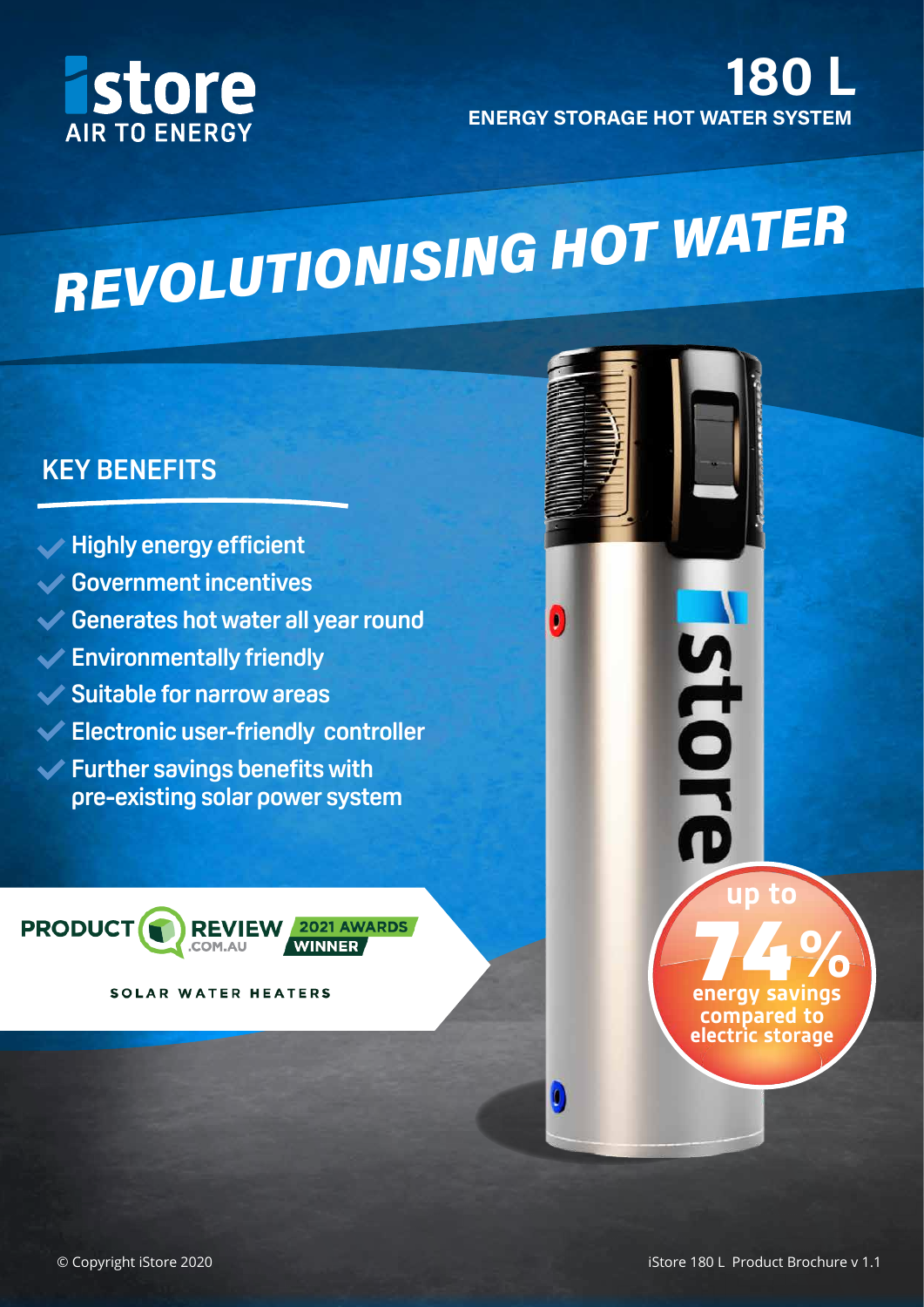# **AIR TO ENERGY**

The iStore uses renewable energy to heat your water, without the need for solar panels.

It effectively absorbs the energy from the surrounding air and uses it to heat your water.

This technology makes the iStore extremely efficient and the most cost-effective way to generate hot water.

## **HOW IT WORKS**

- 1. A fan draws in air containing heat energy, across the evaporator
- 2. The evaporator turns the liquid refrigerant into a gas
- 3. The compressor pressurises the refrigerant into a hot gas
- 4. The hot gas inside the condenser coil heats the water inside the coil-wrapped tank
- 5. The refrigerant reverts back to a liquid after heating the water and continues to the evaporator for the process to start again
- 6. The cycle continues until the set target temperature is achieved

**evaporator**

2

**compressor**

3

**water outlet**

1

**inlet fan**

**tank**

**water inlet**



4

**coils**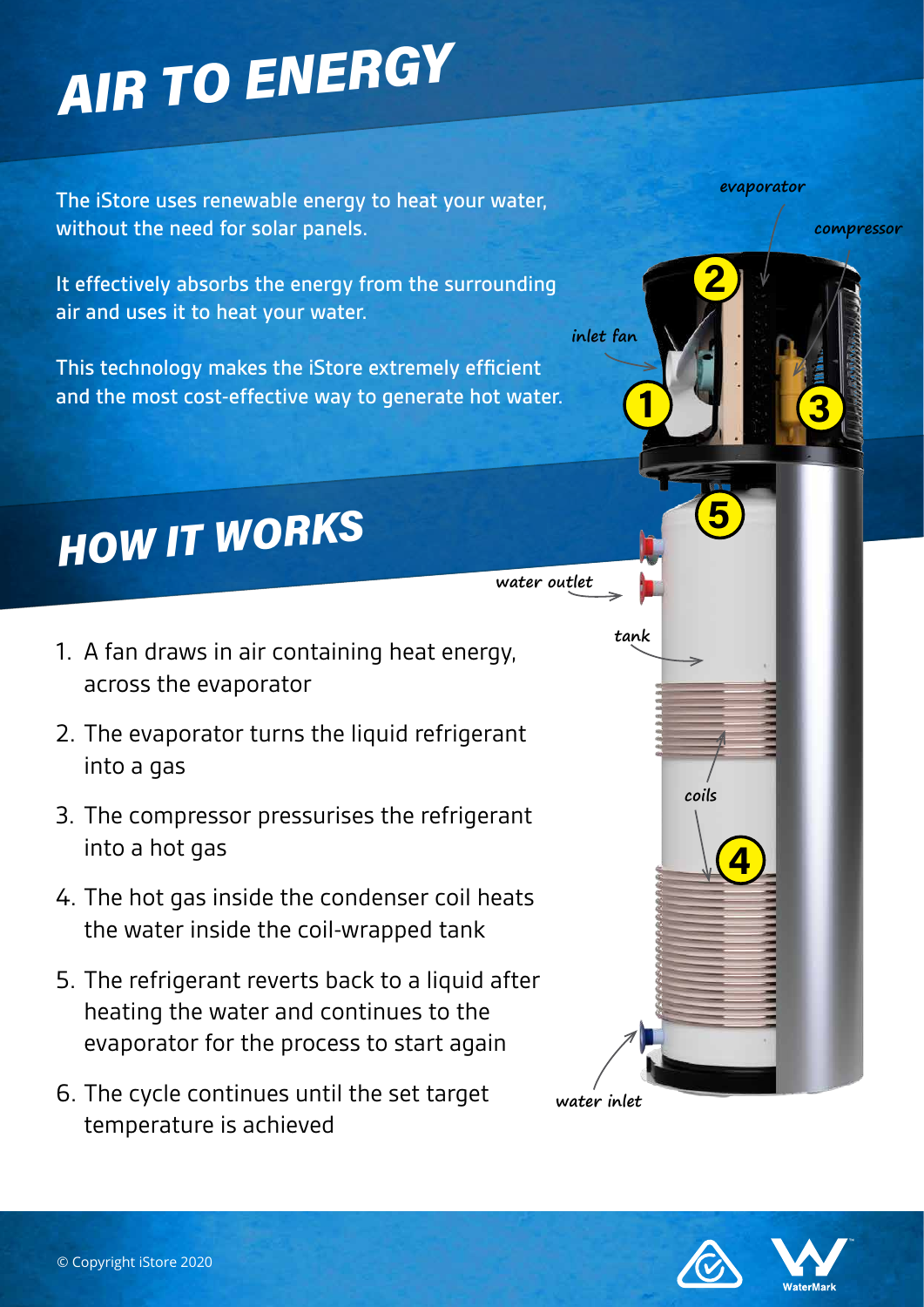### COMPARE THE COST SAVINGS



#### Some very cool features



**Economical** - The iStore boasts 4 intelligent operating modes adapting to all situations, including a hybrid mode for when additional guests are staying in your home and a vacation mode for when you are away on holidays



**Optimal design** - External wrap around heating coil provides maximum thermal energy transfer



**Easy to install** - The iStore is easy and quick to install



**Low consumption** - The iStore consumes approximately 0.5 kW of power during the air-to-energy process (average household running cycle is 3 - 4 hours = 1.5 to 2 kWh total)



**Money & energy savings** - For the average Australian household, heating water accounts for up to 30% of the total energy usage. The iStore saves you hundreds while saving the planet!